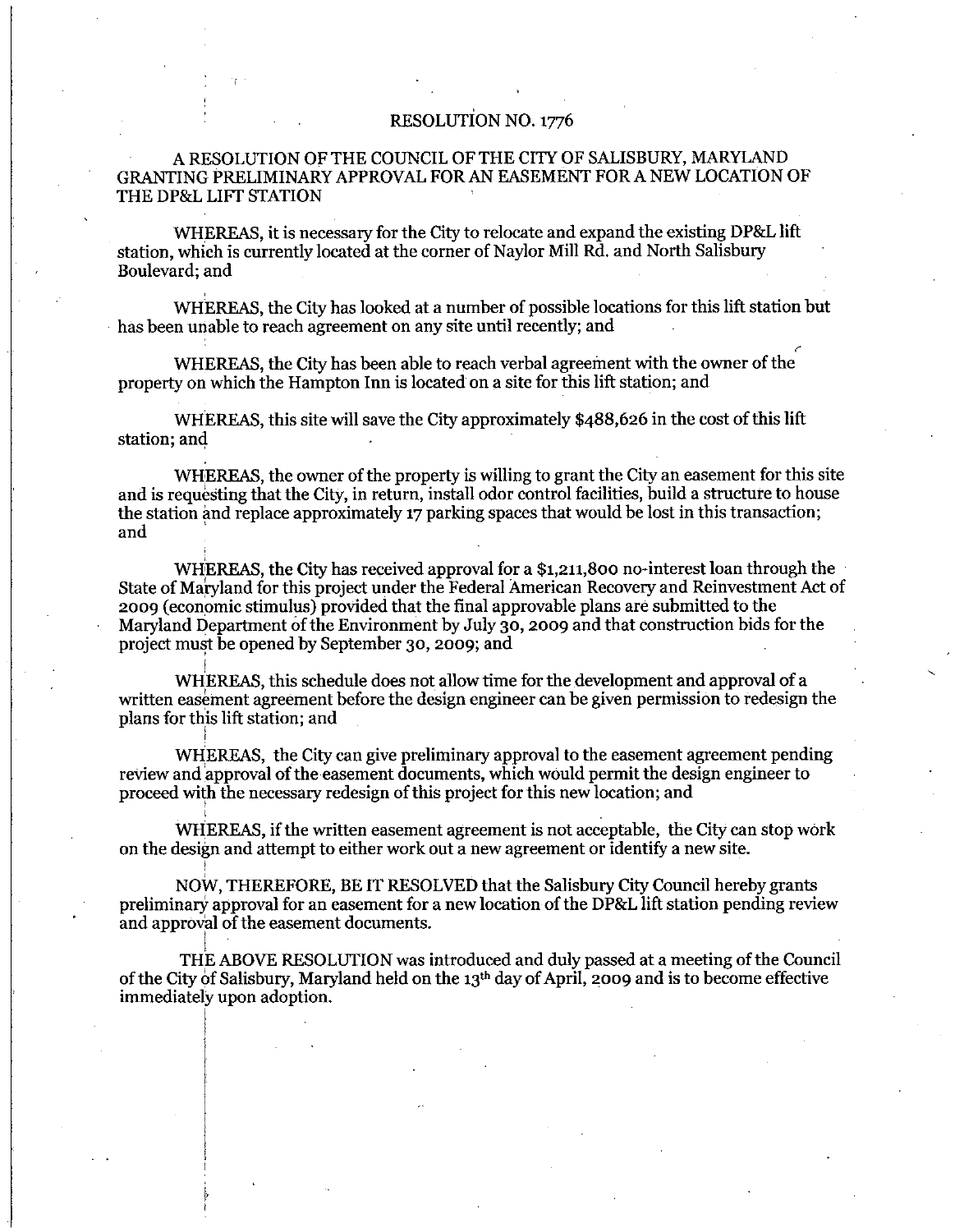ATTEST:

Colegia Brenda J. Colegrove

Louise Smith<br>
PRESIDENT, City Council

APPROVED by me this  $\int d\mathbf{a} \times \mathbf{b}$  of  $\mathcal{A}$ M l , 2009.

p<br>n NM A N Barrie P. Tilghman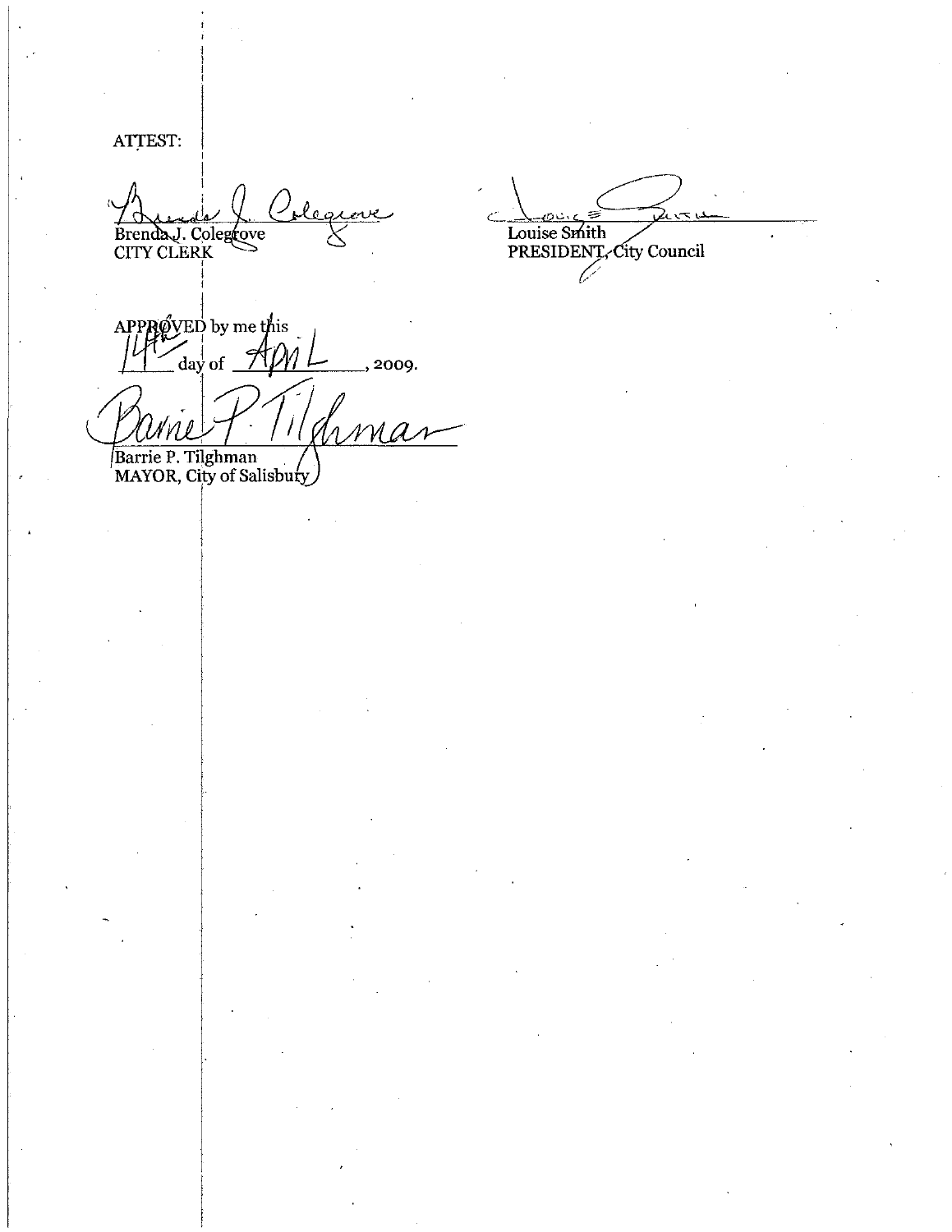# OFFICE MEMO

## Office of the Mayor

To From Subject Date: City Council John R. Pick Preliminary Approval of Easement for New Location of DP&L Lift Station April 13, 2009

We are requesting that the City Council add to your agenda for the April 13, 2009 Council Meeting the attached Resolution granting preliminary approval of an easement for a new location for the DP&L lift station pending approval of the written easement agreement. We are requesting that the City Council add to your agenda for the April 13, 2009 Cour<br>Meeting the attached Resolution granting preliminary approval of an easement for a n<br>location for the DP&L lift station pending approva

Attached is a copy of a memo from Dallas Baker detailing an agreement that has been worked out with the owner of the Hampton Inn property for the granting of an easement on which the City location for the DP&L lift station pending approval of the vertical station of the DP&L lift station. Ballas Baker detailing with the owner of the Hampton Inn property for the grantican relocate the DP&L lift station. As i memo, this location is superior to can relocate the DP&L lift station. As indicated in Dallas's memo, this location is superior to other locations that were considered by the City and will save the City \$488,626 in the cost of the lift station. In return, t lift station. In return, the City will provide odor control facilities at the lift station and a building to house the station (both of which were planned anyway) and the relocation of approximately 17 parking space s. This agreement has recently been reached and we have not yet had an opportunity to draft the written agreement. Despite this fact, the Public Works Department is requesting that the City Council give approval to this easement agreement so that they can proceed to revise the design contract for this lift station with George Miles and Buhr (GMB).

As indicated in Mr. Baker's memo, time is of the essence with this matter so that we can take advantage of a loan through the American Recovery and Reinvestment Act of 2009 (economic stimulus). Later on your agenda, under the award of bids, is a request for a change order on this design contract that would authorize GMB to revise the plans for this new site

We are requesting that Council approve the attached Resolution granting preliminary approval<br>for this easement pending review and approval of the actual easement documents. Once these<br>documents are received they will be fo for this easement pending review and approval of the actual easement documents. Once these<br>documents are received they will be forwarded to the Council for your review and approval. If the easement agreement is not acceptable at that point, we can stop work on the design and attempt to either work out a new agreement or identify a new site.

If you have any questions, please let me know.

cc: Mayor Tilghman **Brenda** Colegrove Jim Caldwell

INTER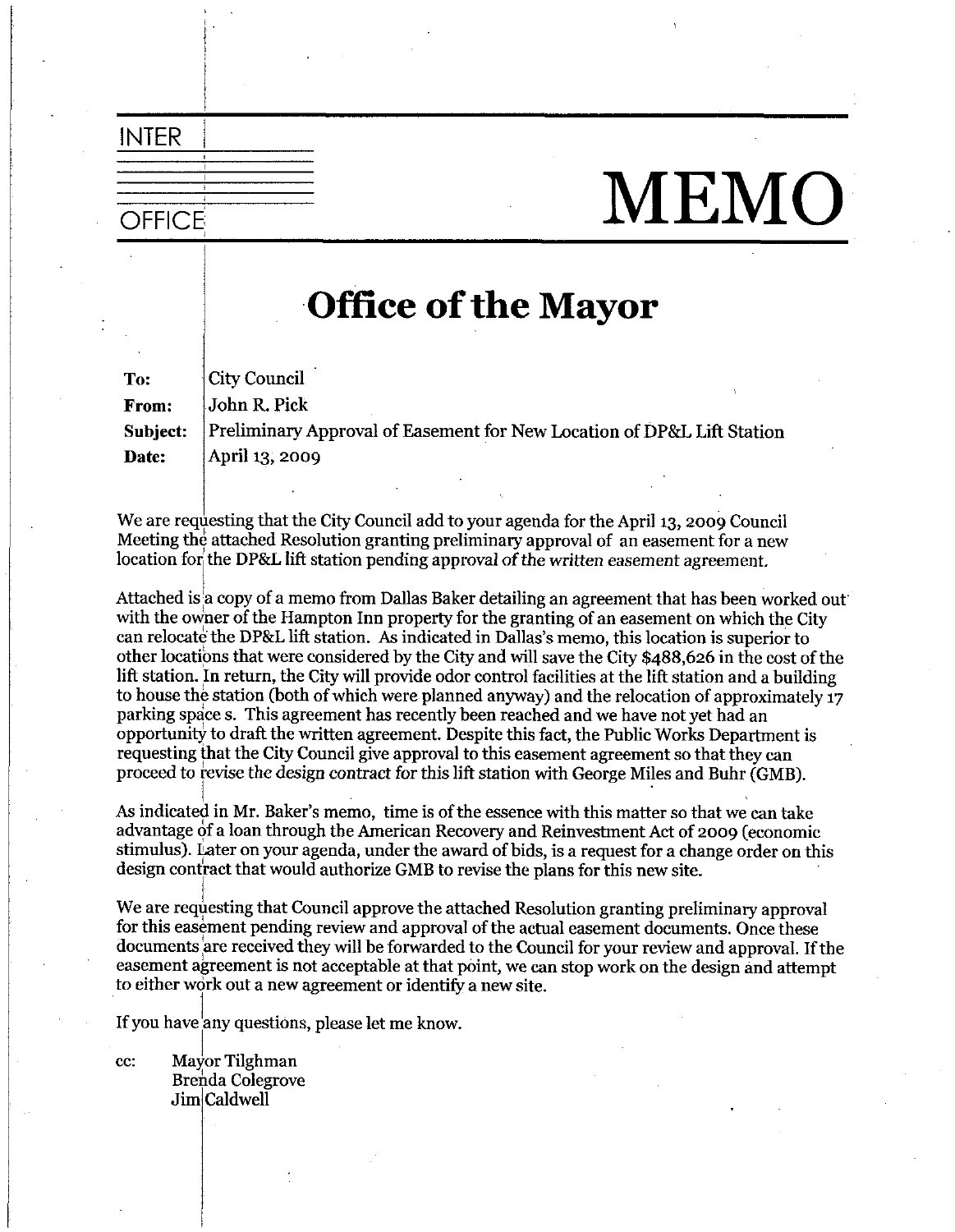# Dallas Baker<br>Paul Wilber

 $\ddot{\phantom{0}}$ 

 $\ddot{\cdot}$